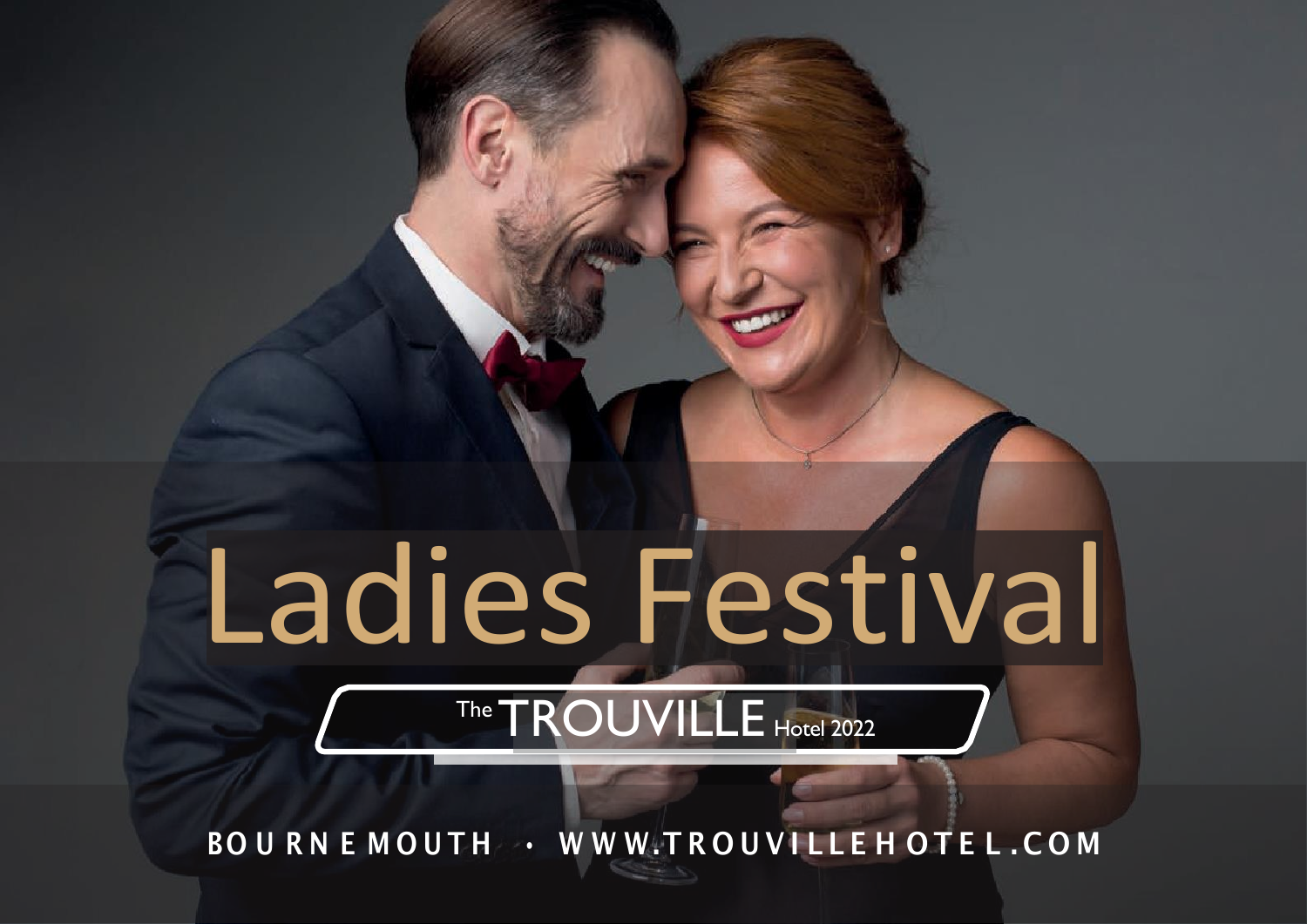## Our Ladies Festival Weekends are tailored to meet your every requirement

From the pre-planning stages to the final event, our team are here to advise and ensure your Festival Weekend is a success.

### THE PACK AGES

| <b>SILVER Package</b><br><b>Full Weekend</b><br><b>Saturday Only</b><br><b>Banquet Only</b>                                   | £140.00<br>£115.00<br>£45.00 |
|-------------------------------------------------------------------------------------------------------------------------------|------------------------------|
| <b>GOLD Package</b><br><b>Full Weekend</b><br><b>Saturday Only</b><br><b>Banquet Only</b>                                     | £154.00<br>£119.50<br>£54.00 |
| <b>PLATINUM Package</b><br><b>Full Weekend</b><br>£179.50<br><b>Saturday Only</b><br>£134.50<br><b>Banquet Only</b><br>£59.50 |                              |

Rates are based on a minimum of 60 guests for the full weekend. Should numbers fall below this, supplements will apply.

Additional nights are available at the following special reduced rates:

Monday – Thursday £59.50 per person per night on a dinner, bed and breakfast basis.

Sunday - £42.50 per person per night on a dinner, bed and breakfast basis. (Rates are subject to availability, excluding bank holidays).

Special Children's rates are available as follows:

0 – 3 years of age free of charge when sharing a room with a full paying adult.

4 – 12 years of age are accommodated at a price of £17.50 per night, inclusive of dinner and breakfast.

All rates are on a per person basis and include vat at current rates.

Subject to government guidelines at the time of event.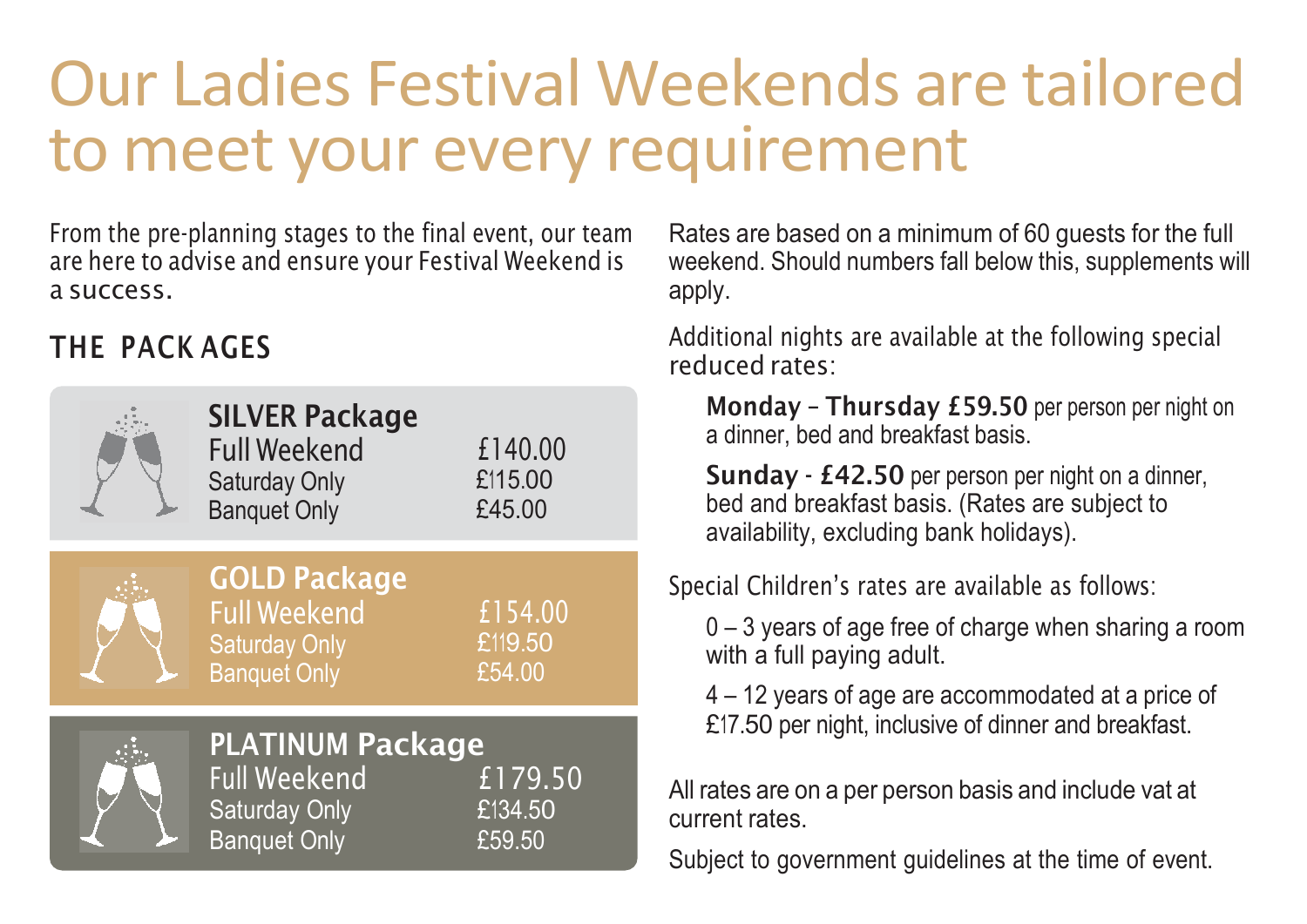Guests arrive from 2:00pm onwards.

Complimentary Car Parking (subject to availability). Welcome letters will be presented on arrival. Porters are available to assist guests with luggage and to escort them to their rooms. Le Cafe Bar is open throughout the day for drinks and snacks (not included in the package). Three course dinner served in the restaurant from  $7:00$ pm  $-$ 8:30pm followed by dancing to our House Disco. Overnight en-suite accommodation.

### SATURDAY

Full English or Continental breakfast served in the restaurant 8:00am – 9.45am.

A day at your leisure. Why not make use of the indoor leisure facilities that The Trouville Hotel has to offer, or perhaps take a stroll along the sea front or browse around Bournemouth's many fine shops and boutiques.

Le Café Bar is open throughout the day for drinks and snacks (not included in the package).

Banquet (see the full details of each package opposite). Overnight en-suite accommodation

### SUNDAY

Full English or Continental breakfast to be served in the restaurant 8:00am – 9:45am

Guests depart. Bedrooms are to be vacated by 10:30am

We will happily deal with all administration on your behalf should you wish us to do so.

### FRIDAY SILVER Package

• Pre-banquet drinks reception with photographer in attendance (Le Café bar will be open on a cash basis. The photographer will return later in the

### GOLD Package

Includes *everything* in the Silver Package *plus* these Banquet extras. • Two presentation

- Toast Master Services
- A table posy for each table
- A top table flower arrangement
- After dinner liqueurs

### PLATINUM Package

Includes *everything* in the Gold Package *plus* these Banquet extras.

 $\cdot$  Table Magician • 4 Piece band to play music for dancing following the gala dinner until 1:00am

- Pre-banquet bucks fizz reception
- 6 Course gala dinner, including cheese & biscuits platter and coffee & mints
- LadiesGifts to value of £12.50 each
- evening to enable you to purchase your photographs)
- 5 Course gala dinner with coffee & mints
- Pianist to play during the gala dinner
- 3 piece band to play music for dancing following the gala dinner until 1:00am

- Printed Menus
- Ladies Song
- A voucher for a complimentary two night stay for two people for your raffle
- 
- 
- Place Cards
- LadiesGifts to value of  $f10.00$  each
	-

bouquets

- Table Plan
-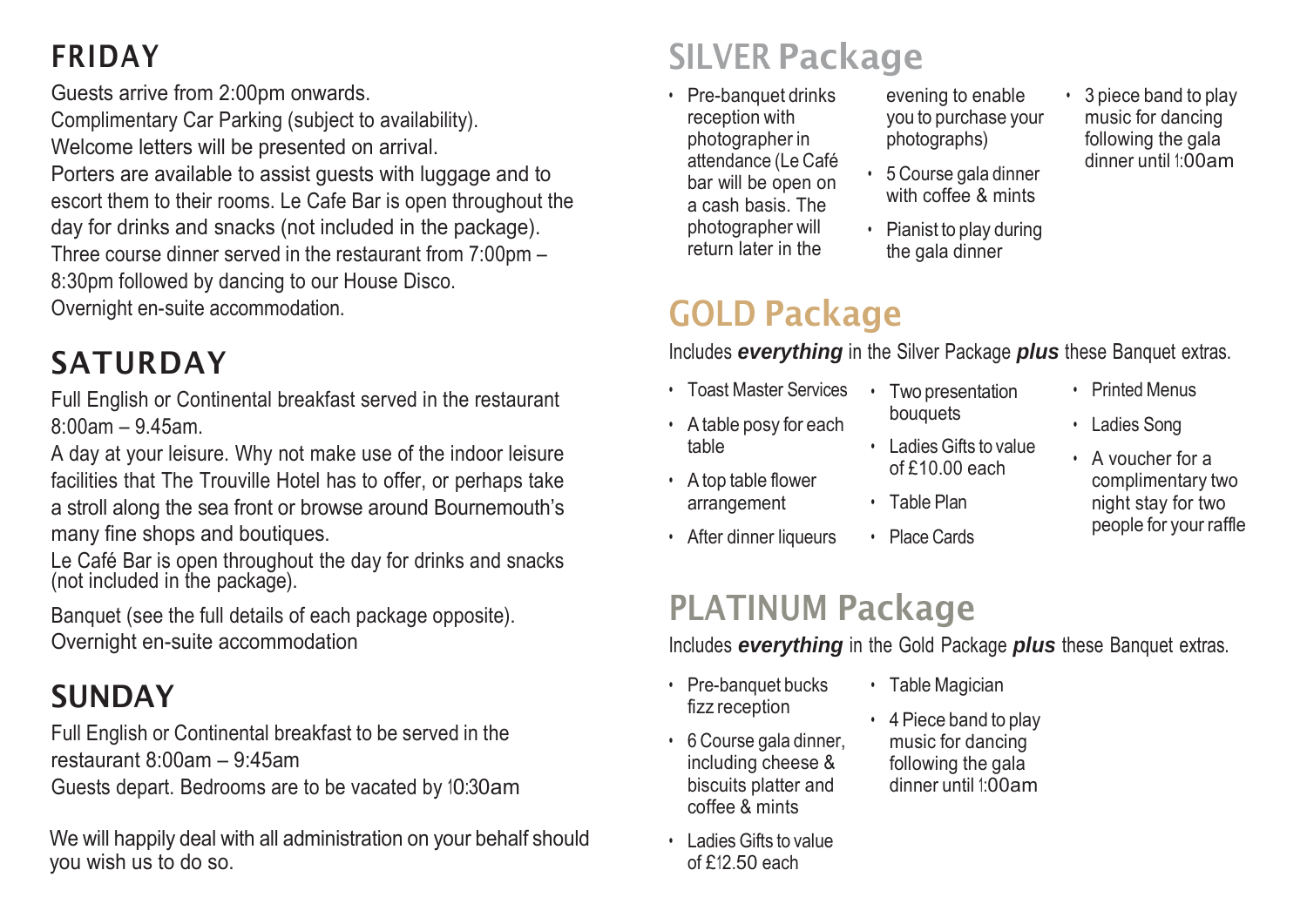### Lodge Banquet Menus

Please choose one option only from each course of the following dishes. Codes: V – Vegetarian, GF – Gluten Free, VG – Vegan, DF – Dairy Free

#### SOUPS

Roasted Plum Tomato and Red Pepper Soup, Finished with Fresh Basil (V, GF, VG, DF) Carrot and Butternut Squash Soup, Finished with Fresh Rosemary (V, GF, VG, DF) Rustic Garden Vegetable Soup (V, GF, VG, DF) Cream of Cauliflower and Celeriac Soup, Finished with Fresh Parsley (V, GF) Creamof Broccoli and Stilton Soup (V, GF)

### **SORBET**

Champagne (V, GF, VG, DF) Lemon and Lime (V, GF, VG, DF) Gin and Pink Grapefruit (V, GF, VG, DF) Lime and Coconut (V, GF, VG, DF)

### **STARTERS**

Smooth Chicken Liver Pate. Homemade Chutney and Rustic Ciabatta Croutes Cured Salmon Gravlax. Horseradish Cream, Caper Berries and Fresh Dill Chilled Duo of Melon. Compote of Forest Fruits and Mint Syrup (V, VG ,DF, GF) Pressed Ham Hock and Vegetable Terrine. Vegetable Piccalilli and Crisp Crostini Goats Cheese and Chive Mousse. Beetroot Gel, Pickled Radish and Pea Shoots (V, GF)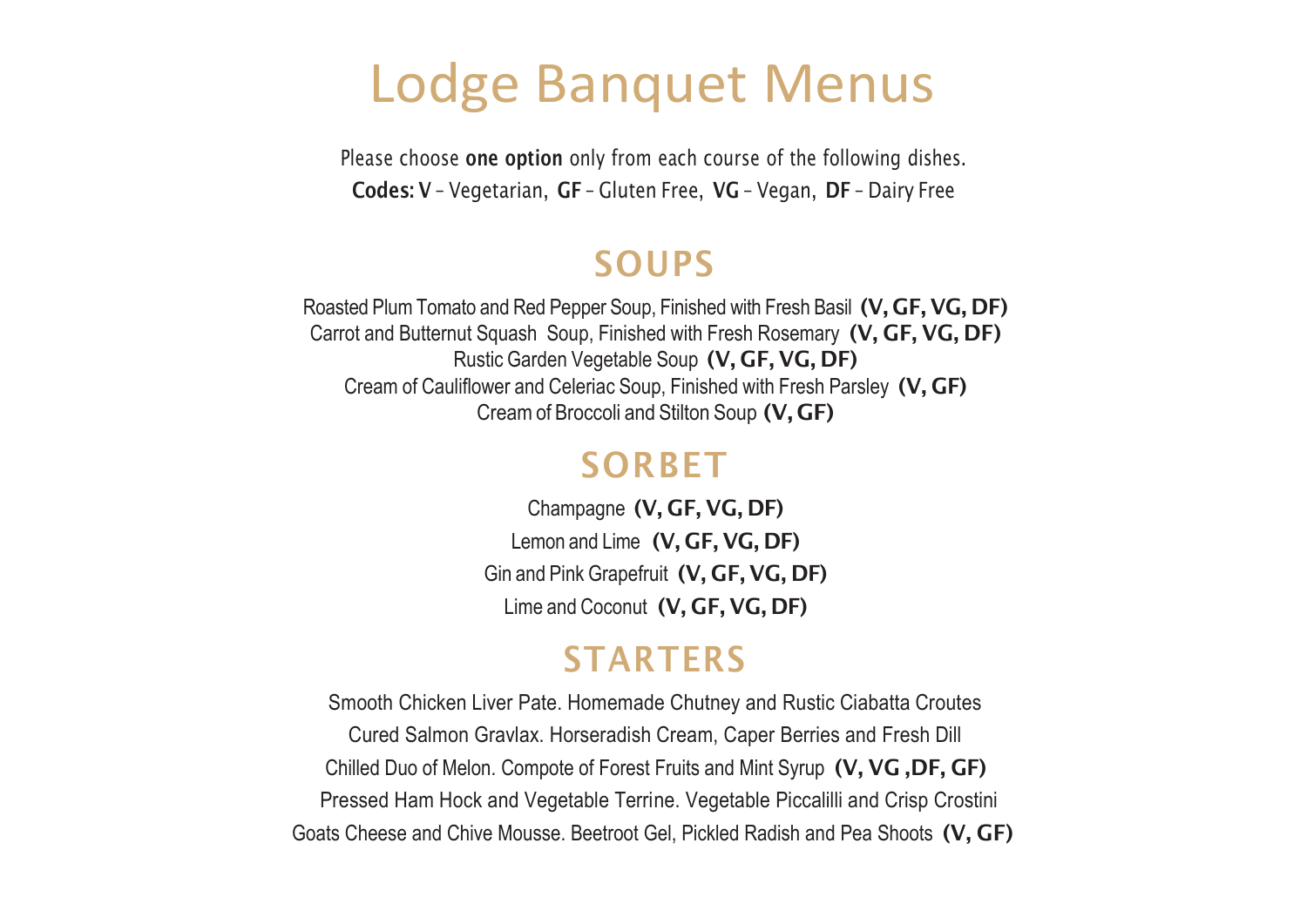### MAIN COURSES

Pan Fried Breast of Chicken. Baby Onion, Mushroom & Tarragon Bourguignon Sauce (GF, DF) Roast Sirloin of Prime Southern County Beef. Yorkshire Pudding, Cabernet Sauvignon Sauce Braised Lamb Shoulder. Buttered Mashed Potato, Port Wine and Thyme Jus (GF) Duck Leg Confit. Caramelized Orange Syrup, Rich Red Wine Jus (GF, DF) Slow Cooked Belly of Pork. Black Pudding Croquette, Suffolk Cider and Dijon Mustard sauce Roasted Breast of Chicken Filled with Chorizo Mousseline, Creamy Smoked Cheese Fondue

#### VEGETARIAN ALTERNATIVES

Wild Mushroom & Butternut Squash Tartlet, Red Onion Confit, Baby Spinach and Brie Spiced Quorn and Vegetable Cannelloni. Rich Tomato and Herb Sauce and Glazed Cheese Roasted Sweet Pepper. Filled with Israeli Couscous, Ratatouille and Blue Cheese

### VEGAN ALTERNATIVES

Coconut Cream Risotto Wild Mushroom, Butternut Squash, Garden Peas, Baby Spinach Tagliatelle Verdi, Vegan Cheese, Sun Blushed Tomatoes, Olives, Roasted Peppers and Pesto

### **DESSERTS**

Creamy Vanilla and Elderflower Panna Cotta. Blackberry Compote and Lavender Crumbs Madagascan Vanilla Cheesecake, on a Broken Biscuit Base Topped with a choice of Either: Tangy Cherry Compote and Almond Crumble *or* Honeycomb Chocolate Fudge and Salted Caramel Sauce (V) Profiteroles. Chantilly Cream, Drizzled with choice of Either: Rich Chocolate Sauce *or* Salted Caramel Sauce (V) Tarte au Citron. Homemade Raspberry Curd and Fruit Coulis Belgian Chocolate Tart Crème Fraiche, Crisp Praline and Butterscotch Sauce